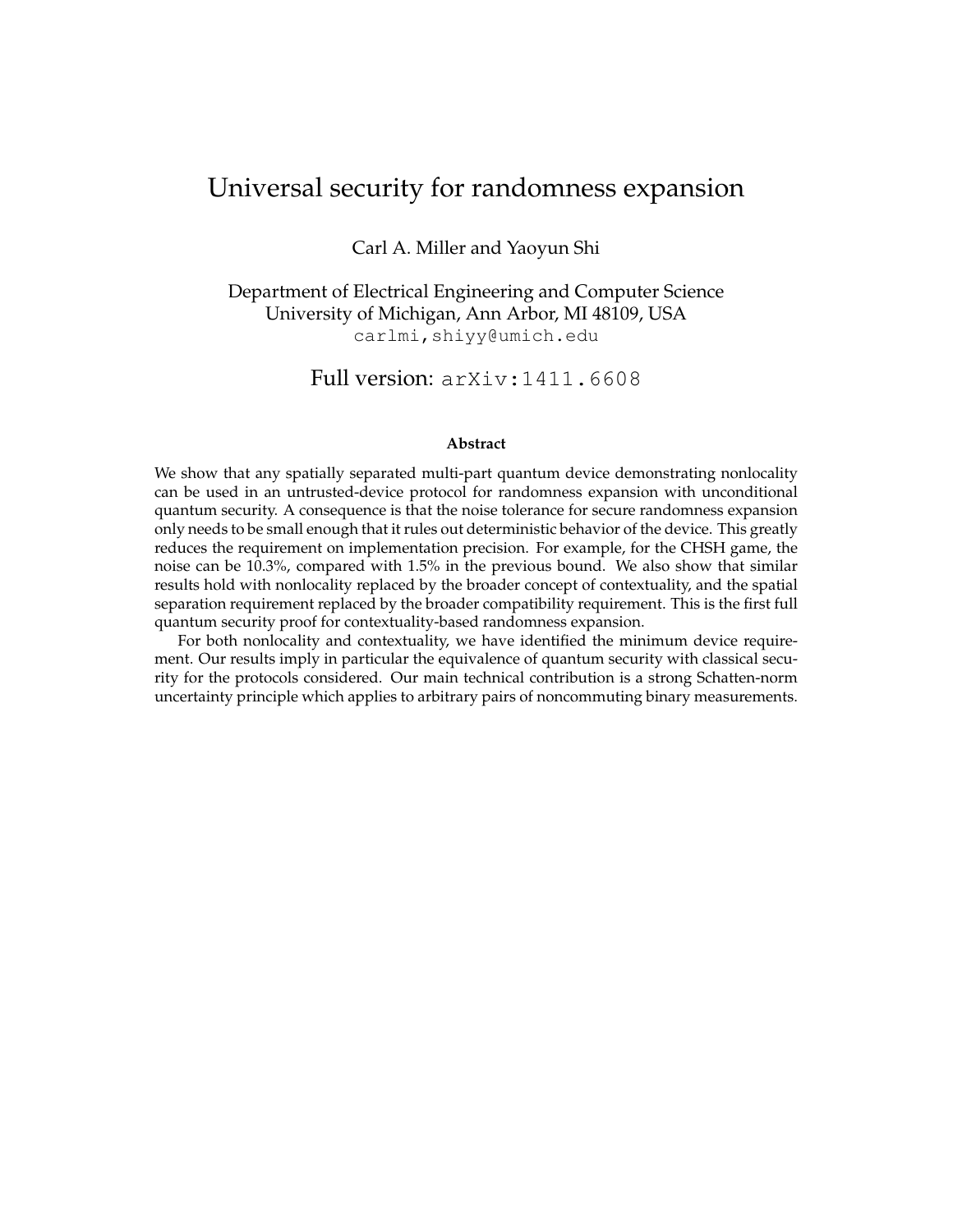## **1 Motivation**

Randomness is indispensable for modern day information processing. It captures the essence of secrecy. This is because a message being secretive means precisely that it is random to the adversary. It also drives randomized algorithms (such as physics simulation), besides many other applications. However most practical random number generators (RNG) are heuristics without theoretical guarantees. There are known vulnerabilities in the methods currently in use [\[9\]](#page-4-0).

More recently, RNGs based on quantum measurements have emerged in the market. While a (close to) perfect implementation of certain measurements can theoretically guarantee randomness, current technology is still far from reaching that precision. This raises a serious question: would the implementation imperfections open the door to adversary attacks? An additional concern is, even if in the future when the implementation technology is satisfactory, could there be "backdoors" in the generator inserted by a malicious party? It is difficult for the user, as a classical being, to directly verify the inner-working of the quantum device.

Those considerations motivated the study of untrusted-device quantum protocols, which are deterministic procedures interacting with (necessarily) multiple "untrusted" quantum devices. The user makes no prior assumptions about inner-workings of the devices. In particular, the devices may be entangled among themselves, or even with the external adversary. This protocol includes a certification procedure which decides whether the outputs should be "accepted" or "rejected." Ideally, two types of errors should be minimized. The "completeness error" is the chance of rejecting an honest implementation (that is, a correct implementation with a possible limited amount of noise, or device deficiency), and the "soundness error" is the chance of accepting when the generated output is not uniformly random.

An untrusted-device protocol necessarily needs a classical input *X* to begin with that is not fully known to the adversary-device system. In this paper we assume that *X* is a small uniformly random seed, and our goal is to expand it into a much longer output which is also (nearly) uniformly random. This is *randomness expansion* (or "seeded" extraction in the terminology of [\[3\]](#page-4-1)).

In his Ph.D. thesis [\[4\]](#page-4-2), Colbeck formulated the problem of randomness expansion and proposed protocols based on quantum non-local games. New protocols and security analyses followed. Several authors proved classical security only [\[13,](#page-4-3) [8,](#page-4-4) [14,](#page-4-5) [5\]](#page-4-6). Vazirani and Vidick [\[16\]](#page-5-0) was the first to prove full quantum security. Their protocol is also exponentially expanding using just two non-communicating devices. In [\[12\]](#page-4-7), the present authors developed a different approach for the security analysis, and proved quantum security together with several new desirable properties including robustness (i.e., the honest implementation being imperfect), cryptographic security, and unit size quantum memory requirement for each device.

In [\[12\]](#page-4-7) and in the current paper, we work with the "spot-checking protocol" developed in [\[16\]](#page-5-0) and [\[5\]](#page-4-6). Informally, the protocol proceeds as follows: an *n*-player nonlocal game *G* is chosen, and a specific *n*-letter input string  $(a_1, \ldots, a_n)$  from the game is selected. We suppose the existence of an untrusted *n*-part quantum device *D*. At each round of the protocol, the user choses a bit  $g \in \{0,1\}$ according to a biased  $(1 - q, q)$  distribution (with  $q > 0$  small). If  $q = 1$  ("game round"), she plays the game with *D*; if  $g = 0$  ("generation round") she merely gives the input string  $\mathbf{a} = (a_1, \dots, a_n)$ to *D*. At the end of the protocol, the total number of wins during game rounds is computed, and if it is above a certain threshold ("acceptance threshold"), the user accepts the results and applies a randomness extractor to the outputs of *D* to produce the final outputs of the protocol. (In the full version we refer to this as "Protocol R.")

In the current work, we ask the following: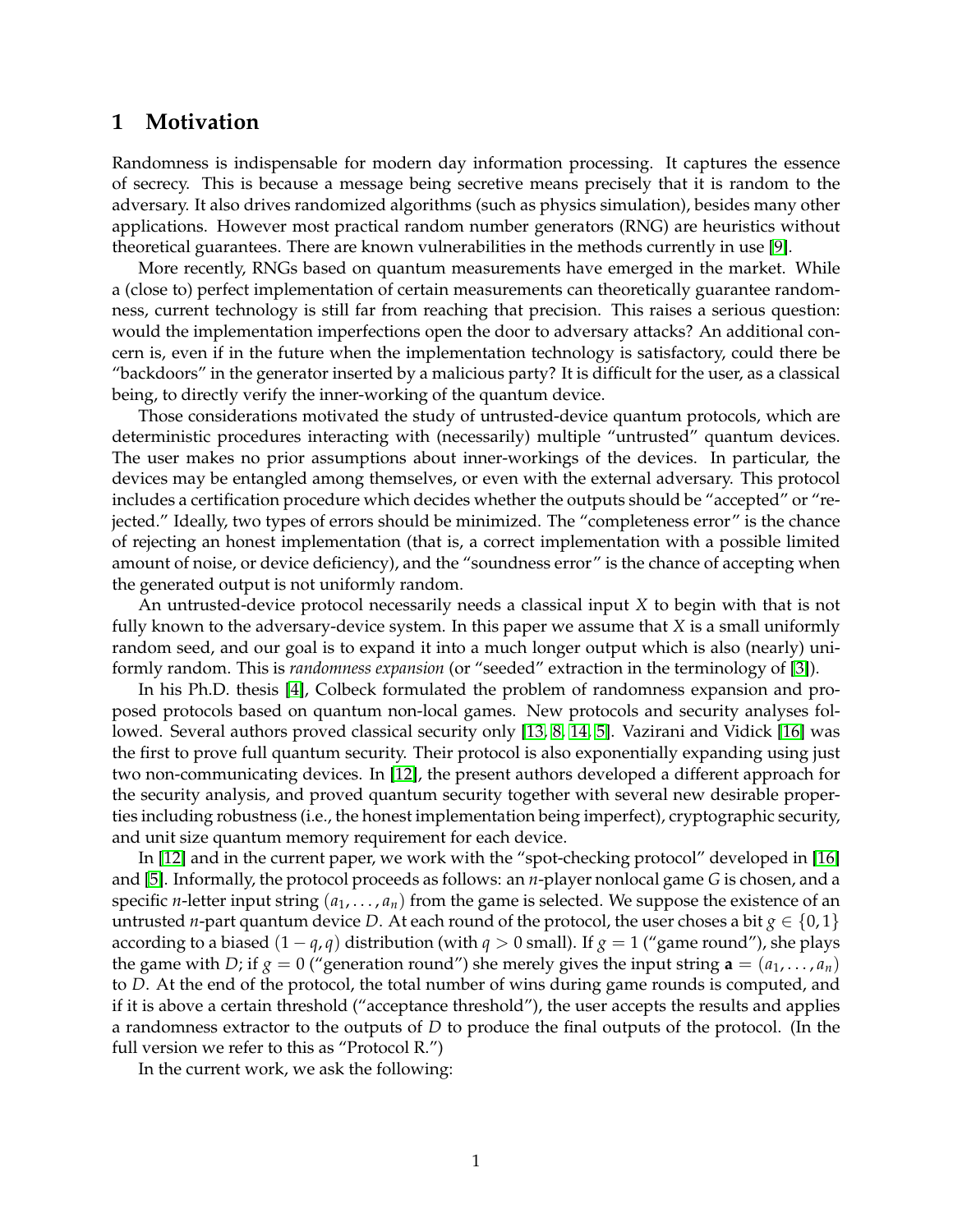**Question:** What is the minimum requirement for a device to guarantee quantum security in an untrusted-device randomness expansion protocol?

Our goal is to identify the essential features that guarantee full security. This leads to several more specific questions.

*What is the broadest class of devices that can be used securely? In particular, is entanglement necessary?* The analysis in [\[12\]](#page-4-7) only applies to devices that perform well at a specific class of games (binary XOR games). Beyond enlarging this class, there have been proposals and experiments for randomness expansion using the notion of *contextuality* without non-local games [\[10,](#page-4-8) [1,](#page-4-9) [15,](#page-4-10) [6\]](#page-4-11). No full quantum-security proof for those contextuality-based protocols is known.

*What is the largest amount of noise tolerable?* The answer to this question is important for the implementation. The analysis in [\[12\]](#page-4-7) requires that the noise be a sufficiently small constant. For example, for the well-known CHSH game, the level of noise with quantum-security guarantee implied by [\[12\]](#page-4-7) is  $\sim 1.5\%$ , which is still challenging for experimental implemention and is far smaller than the full classical-quantum gap, which is  $\cos^2 \frac{\pi}{8} - \frac{3}{4} \approx 10.3\%$ .

*Are there protocols that are classically secure but not quantum-secure?* If only *classical* security (i.e., security against an adversary who does not have quantum memory) is required, then the noise tolerance and class of games are already well understood [\[5\]](#page-4-6). This raises the question of whether there could be protocols that are classically secure but not quantum secure. Indeed, there are classical-quantum states (*A*, *E*) such that *A* and *E* are highly correlated, but to a "classical" adversary (i.e., one who is forced to make a measurement on *E* before using it to eavesdrop on *A*) the two systems appear almost independent (see, e.g., [\[7\]](#page-4-12)). Could such systems occur as outputs in randomness expansion?

### **2 Our contributions**

The result of this paper answers each of the questions above. We use the notion of a **contextuality game**, which is a generalization of nonlocal games broad enough to encompass all Kochen-Specker inequalities. For any contextuality game *G*, and chosen input **a**, denote by  $\mathfrak{w}_G^*$  the optimal quantum winning probability. Let  $\mathfrak{w}_G^{\mathbf{a}}$  denote the optimal winning probability among all quantum strategies that produce *deterministic output on input* **a**. Refer to  $\delta_G^{\bf a} := \mathfrak{w}_G^* - \mathfrak{w}_G^{\bf a}$  as the quantumdeterministic gap of *G* on **a**. We define Protocol K, an analogue of Protocol R for contextuality games. We prove the following.

<span id="page-2-0"></span>**Theorem 2.1** (Main Theorem; Informal)**.** *Let* (*G*, **a**) *be a contextuality game with selected input. Let u (the acceptance threshhold) be a real number between*  $\mathfrak{w}_G^{\mathbf{a}}$  and  $\mathfrak{w}_G^*$ . Then, when Protocol K is executed *(with G*, **a**, *u as parameters), it produces (asymptotically) at least f*(*u*)*N quantum-proof extractable bits in N rounds, where*

<span id="page-2-1"></span>
$$
f(u) = 2(\log e)(u - \mathfrak{w}_G^a)^2. \tag{2.1}
$$

The same result holds for Protocol R and nonlocal games.

The crucial aspect of this theorem is that the function *f* is nonzero over the whole interval  $(\mathfrak{w}_G^{\mathbf{a}}, \mathfrak{w}_G^*)$ . Therefore quantum security is achieved whenever the acceptance threshhold *u* lies in this interval. Of course, any acceptance threshold less than  $\mathfrak{w}_G^a$  cannot guarantee security, since the device could give deterministic outputs during all generation rounds. So the range of security threshholds  $(\mathfrak{w}_G^{\mathbf{a}}, \mathfrak{w}_G^*)$  cannot be made larger. One can show that any super-classical device for a game *G'* can be used for playing a restricted game *G* with a positive quantum-deterministic gap on some input. Thus being super-classical is the minimum device requirement.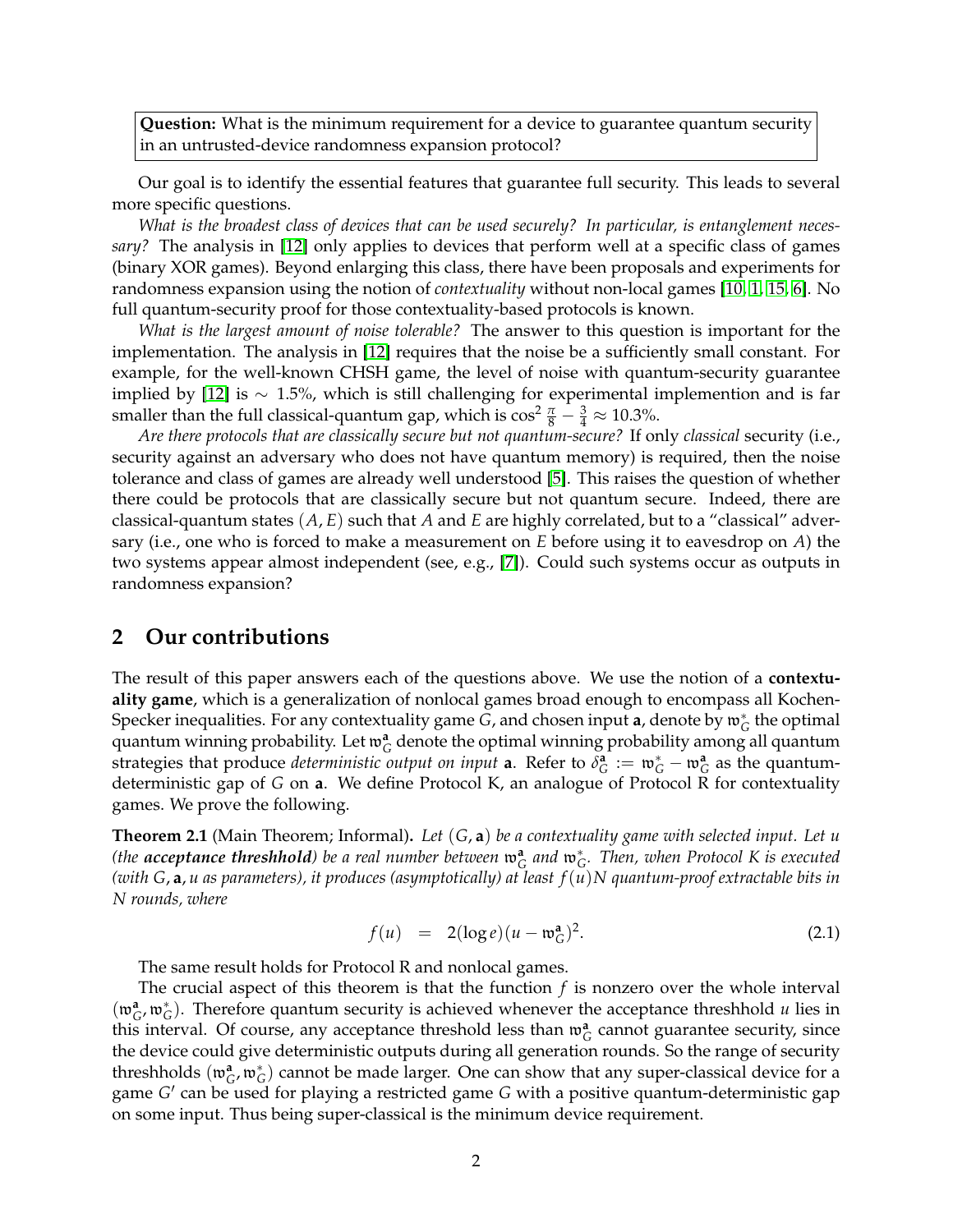Answers to the other questions also follow. The largest allowable noise tolerance is the quantumdeterministic gap *δG*, and the class of contextuality games that are usable are precisely those for which  $\delta$ <sup>*G*</sup> > 0. Classical security *is* equivalent to quantum security for spot-checking protocols. (The number of quantum-proof extractable bits is at least linearly related to the number of classically-proof bits.) Entanglement is not necessary for randomness expansion, provided that contextuality can be used as a basis for security.

We note that in the context of binary XOR games, Theorem [2.1](#page-2-0) is complementary (neither stronger nor weaker) to Corollary I.3 from [\[12\]](#page-4-7). The rate curve [\(2.1\)](#page-2-1) in Theorem [2.1](#page-2-0) is nonzero over a larger interval, but the rate curve in Corollary I.3 approaches a rate of 1 as the acceptance threshhold approaches  $\mathfrak{w}_G^*$  (which is not true of [\(2.1\)](#page-2-1)). It is an open problem to determine the optimal rate curves for Protocol R and Protocol K.

**Outline and proof techniques.** We summarize the new ingredients in this paper. The main technical contribution of this paper is a new universal uncertainty principle for the Schatten norm  $\lVert \cdot \rVert_{1+\epsilon}$ . Once introduced into the framework of [\[12\]](#page-4-7) (in place of the old uncertainty principle, Theorem E.2), the new principle implies the strong security claims above.

Let *H* be a quantum system in state  $\tau$ , and let  $\{\tau_0, \tau_1\}$  and  $\{\tau_+, \tau_-\}$  be states of *H* arising from anticommuting measurements on *H*. Suppose for simplicity that  $\|\tau\|_{1+\epsilon} = 1$ . Then, we prove the following.

<span id="page-3-0"></span>
$$
\left\| \begin{bmatrix} \tau_0 \\ \tau_1 \end{bmatrix} \right\|_{1+\epsilon} \leq 1 - \frac{\epsilon}{2} \left( 1 - 2 \left\| \tau_- \right\|_{1+\epsilon} \right)^2 + O(\epsilon^2). \tag{2.2}
$$

The critical aspect of this inequality is that the function on the right hand side (which determines the rate curve [\(2.1\)](#page-2-1) is bounded below 1 as long as  $\|\tau_-\|_{1+\epsilon}$  is bounded away from 1/2. The basis for this assertion is the *uniform convexity* of the Schatten norm [\[2\]](#page-4-13). Specifically, we exploit the uniform convexity of the function

$$
g(t) = \left\| \begin{bmatrix} \tau_0 & tX \\ tX^* & \tau_1 \end{bmatrix} \right\|_{1+\epsilon} \tag{2.3}
$$

where  $\tau = \begin{bmatrix} \tau_0 & X \\ Y^* & \tau_1 \end{bmatrix}$ *X* <sup>∗</sup> *τ*<sup>1</sup>  $\Big]$ , and use the fact that  $\|X\|_{1+\epsilon}$  approximately exceeds  $(1-2\|\tau_-\|_{1+\epsilon})$ .

Having proved [\(2.2\)](#page-3-0), the next step is to generalize the class of measurements that can be used. In [\[12\]](#page-4-7) we focused just on measurements that are *partially trusted* (i.e., partially anti-commuting), but this too can be extended. A quantity that is used in other uncertainty principles (e.g. [\[11\]](#page-4-14)) to measure the non-commutativity of a pair of POVMs  $\{A_0, A_1\}$ ,  $\{A_2, A_3\}$  is the following:

<span id="page-3-1"></span>
$$
d = \max_{\substack{i \in \{0,1\} \\ j \in \{2,3\}}} \left\| \sqrt{A_i} \sqrt{A_j} \right\|^2 \tag{2.4}
$$

The use of this term is the crucial step for closing the quantum-classical gap. We prove a version of [\(2.2\)](#page-3-0) which incorporates *d*.

We state a new protocol (Protocol U) which phrases randomness expansion with minimal assumptions: we need only a device *D* which has one of two measurement settings at each round  $({A_0^{(n)}}$  $A_0^{(n)}$ ,  $A_1^{(n)}$  $\{A_1^{(n)}\}$  or  $\{A_2^{(n)}\}$  $A_2^{(n)}$ ,  $A_3^{(n)}$  $\binom{n}{3}$ ) such that the commutativity parameters [\(2.4\)](#page-3-1) have a uniform upper bound. The uncertainty principle [\(2.2\)](#page-3-0) implies security for Protocol U, which specializes to provide the proof of security for Protocol K.

Our proof (like that of [\[12\]](#page-4-7)) suggests a deep relationship between quantum security and the geometry of the Schatten norm. This is an avenue that would be good for further exploration.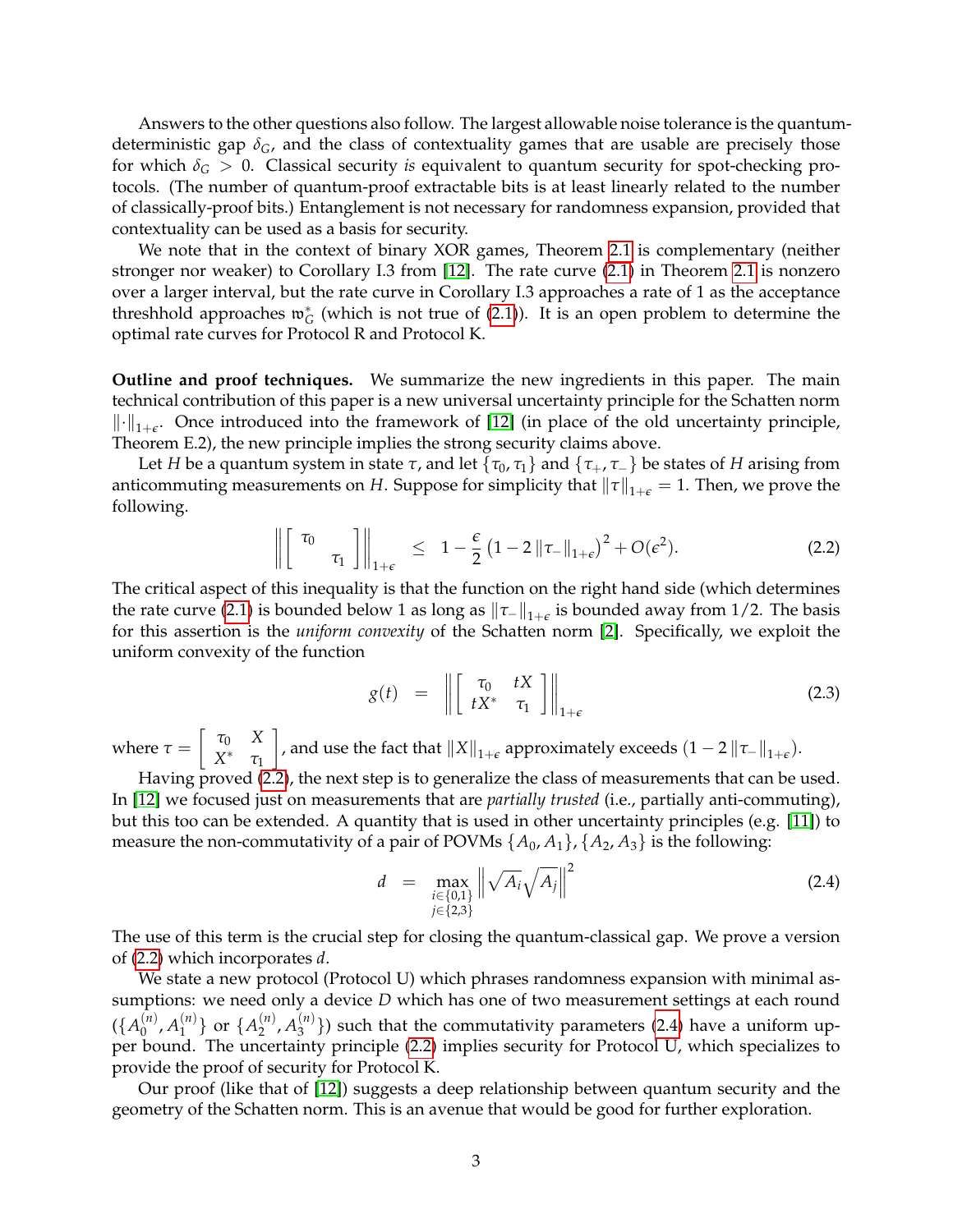## **References**

- <span id="page-4-9"></span>[1] A. Abbott, C. Calude, J. Conder, and K. Svozil. Strong kochen-specker theorem and incomputability of quantum randomness. *Physical Review A*, 86(062109), 2012.
- <span id="page-4-13"></span>[2] K. Ball, E. Carlen, and E. Lieb. Sharp uniform convexity and smoothness inequalities for trace norms. *Inventiones mathematicae*, 115:463–482, 1994.
- <span id="page-4-1"></span>[3] K.-M. Chung, X. Wu, and Y. Shi. Physical randomness extractors. arXiv:1402.4797, 2014.
- <span id="page-4-2"></span>[4] R. Colbeck. *Quantum And Relativistic Protocols For Secure Multi-Party Computation*. PhD thesis, University of Cambridge, 2006.
- <span id="page-4-6"></span>[5] M. Coudron, T. Vidick, and H. Yuen. Robust randomness amplifiers: Upper and lower bounds. In P. Raghavendra, S. Raskhodnikova, K. Jansen, and J. D. P. Rolim, editors, *Approximation, Randomization, and Combinatorial Optimization. Algorithms and Techniques - 16th International Workshop, APPROX 2013, and 17th International Workshop, RANDOM 2013, Berkeley, CA, USA, August 21-23, 2013. Proceedings*, volume 8096 of *Lecture Notes in Computer Science*, pages 468–483. Springer, 2013.
- <span id="page-4-11"></span>[6] D. Deng, C. Zu, X. Chang, P. Hou, H. Yang, Y. Wang, and L. Duan. Exploring quantum contextuality to generate true random numbers, 2013. arXiv:1301.5364v2.
- <span id="page-4-12"></span>[7] D. DiVincenzo, M. Horodecki, D. Leung, J. Smolin, and B. Terhal. Locking classical correlations in quantum states. *Physical Review Letters*, 92(067902), 2004.
- <span id="page-4-4"></span>[8] S. Fehr, R. Gelles, and C. Schaffner. Security and composability of randomness expansion from Bell inequalities. *Phys. Rev. A*, 87:012335, Jan 2013.
- <span id="page-4-0"></span>[9] N. Heninger, Z. Durumeric, E. Wustrow, and J. A. Halderman. Mining your Ps and Qs: Detection of widespread weak keys in network devices. In *Proceedings of the 21st USENIX Security Symposium*, 2012.
- <span id="page-4-8"></span>[10] K. Horodecki, M. Horodecki, P. Horodecki, R. Horodecki, M. Pawlowski, and M. Bourennane. Contextuality offers device-independent security, 2010. arXiv:1006.0468v1.
- <span id="page-4-14"></span>[11] M. Krishna and K. Parathasarathy. An entropic uncertainty principle for quantum measurements. *Sankhya: The Indian Journal of Statistics, Series A*, 64:842–851, 2002.
- <span id="page-4-7"></span>[12] C. A. Miller and Y. Shi. Robust protocols for securely expanding randomness and distributing keys using untrusted quantum devices, 2014. arXiv:1402.0489v2.
- <span id="page-4-3"></span>[13] S. Pironio, A. Acín, S. Massar, A. Boyer de la Giroday, D. N. Matsukevich, P. Maunz, S. Olmschenk, D. Hayes, L. Luo, T. A. Manning, and C. Monroe. Random numbers certified by Bell's theorem. *Nature*, 464:1021–1024, 2010.
- <span id="page-4-5"></span>[14] S. Pironio and S. Massar. Security of practical private randomness generation. *Phys. Rev. A*, 87:012336, Jan 2013.
- <span id="page-4-10"></span>[15] M. Um, X. Zhang, J. Zhang, Y. Wang, S. Yangchao, D.-L. Deng, L.-M. Duan, and K. Kim. Experimental certification of random numbers via quantum contextuality. *Scientific Reports*, page 1627, Apr 2013.